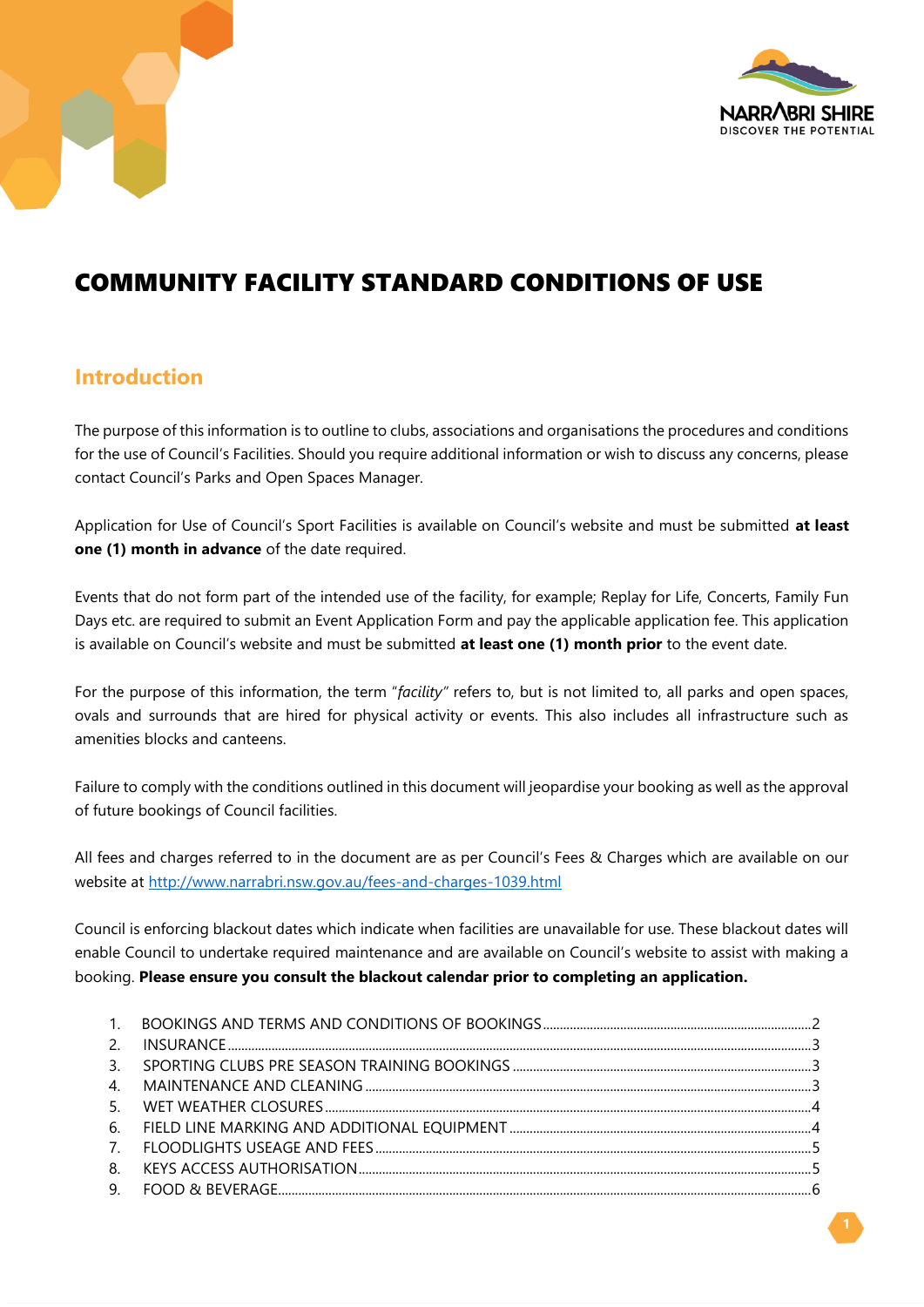

### **1. Bookings and Terms and Conditions of Bookings**

- 1.1. Facilities are available for bookings daily between 7:00am and 10:00pm.
- 1.2. Requests for use must be made completing either an Application for Use of Council's Sport Facilities or an Event Application Form. Any alterations to a booking must also be made in writing to Council.
- 1.3. Once processed, notification from Council will be supplied advising the outcome of the application.
- 1.4. It is the responsibility of the applicant to make alternative arrangements should the requested facility be unavailable. In general, traditional ground users will be given priority for requested sport facilities.
- 1.5. The applicant will have exclusive booking where appropriate, but the applicant cannot be given exclusive use of facilities.
- 1.6. Council retains the right to cancel a booking to run Regional, State or National sporting event and will endeavour to provide the applicant notice of changes as soon as practical.
- 1.7. Major sporting events are to be booked separately to regular seasonal bookings, e.g. Regional/State competitions, school carnivals.
- 1.8. Bookings requesting access to the amenities (toilet or shower) blocks, are required to indicate this on the application. If the booking is on Monday to Friday between 7:00am and 4:00pm, Council will unlock and lock the facility on behalf of the applicant. If the booking is outside these hours the applicant is required to apply for a key using the Access Authorisation Form and pay the necessary, key bond.
- 1.9. Power access outside build-in facilities is available at some sites. If available and required, the applicant must inform Council at least 1 week prior to use and note fees & charges apply.
- 1.10. No vehicle motorised or otherwise shall be taken onto any playing or grassed surface without authorisation from Council. The only exemption to this provision is emergency services vehicles such as Ambulance, Police and Fire Brigade.
- 1.11. The applicant must control parking and ensure that all vehicles are parked correctly within the areas provided and that no vehicle is parked on the grassed areas or in front of any driveways.
- 1.12. Section 6A of the Smoke-Free Environment Act 2000 bans smoking in spectator areas at public sports grounds and other recreational areas. Other outdoor sporting facilities, such as Local Council playing facilities, are also covered by the law. The law applies to both covered and uncovered spectator areas whether seating is provided or not. This non-smoking act is to be enforced by the applicant.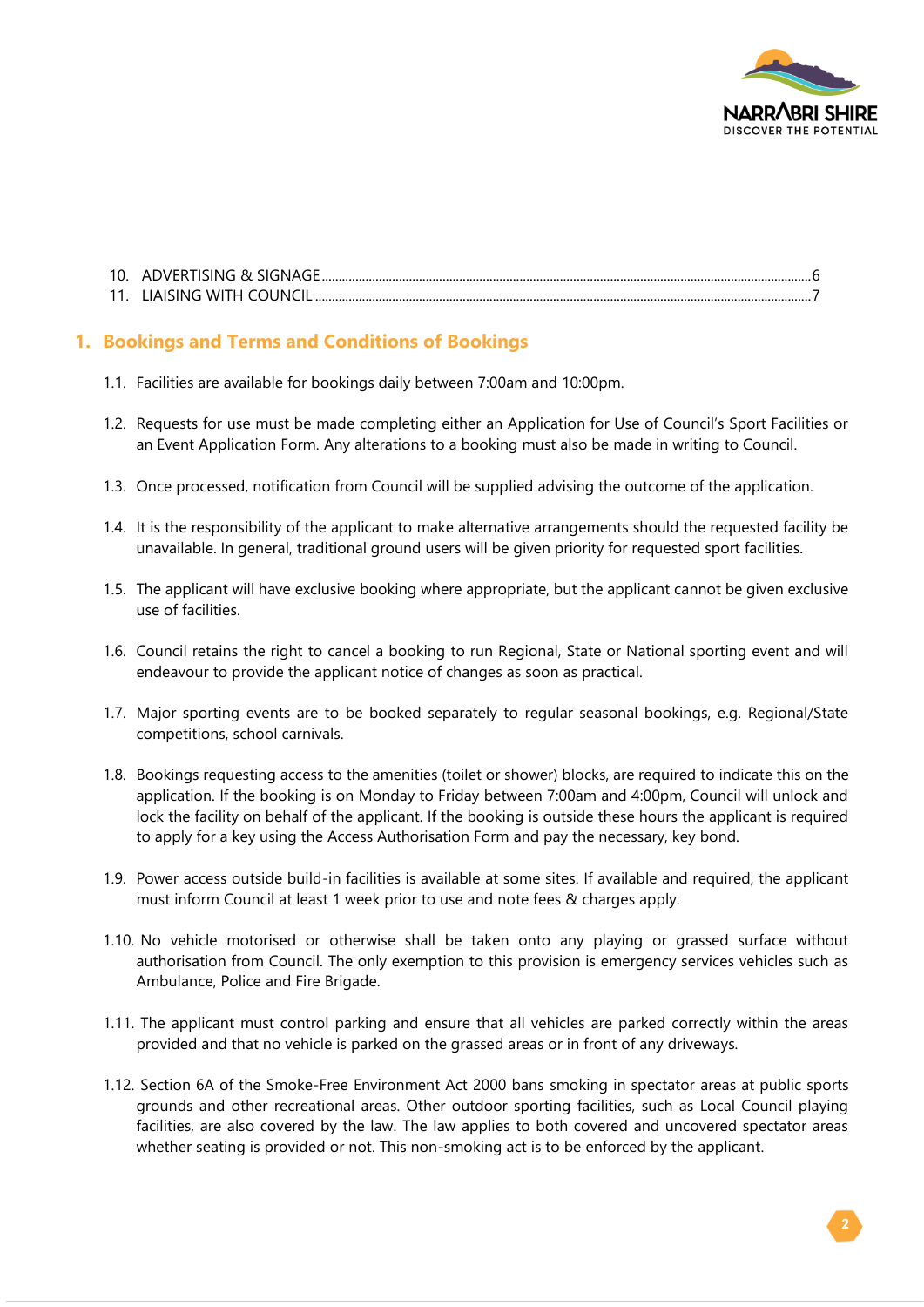

- 1.13. The applicant must obtain Council approval prior to the erection of temporary buildings, shelters, tents, marquees, stalls etc. A site map of location/s must be submitted to Council for review at least 2 weeks prior to proposed assembly date.
- 1.14. The applicant must not use amplified sound systems, amusement devices, fireworks e.tc. without prior consent from Council. Under Section 68 of the Local Government Act 1993 and Clauses in the Regulation Councils are required to approve the installation and operation of amusement devices.
- 1.15. The applicant accepts full responsibility for any loss or damage to any personal property (including money, jewellery & credit cards), property on hire or loan and any contents stored in the facility.
- 1.16. The applicant is responsible for the conduct of ALL persons using the facilities as part of the booking as well as the safe custody and proper use of the facility and all other infrastructure.
- 1.17. The applicant is not permitted to charge, or to collect money from any person for the entry to the facility without prior written approval from Council.
- 1.18. Noise levels are to meet Environment Protection Authority requirements.

#### **2. Insurance**

- 2.1. A Certificate of Currency (Public Liability Insurance) to the value of \$20 million which indemnifies Council from and against all claims arising from the applicant's legal liability, must be submitted along with every application. The policy must cover the applicant's club/organisation for all activities.
- 2.2. If the insurance expires during the booking period, the applicant must provide Council with valid insurance details **NO LESS THAN 7 DAYS PRIOR** to the insurance expiry date or the booking will be cancelled at Council's discretion.
- 2.3. The applicant is required to ensure that all players and officials are covered by their insurance.
- 2.4. The applicant must be responsible for property insurance covering all equipment and contents owned by Council within the facility.

#### **3. Sporting Clubs Pre-Season Training Bookings**

- 3.1. No goal posts, cricket pitches or field line marking can be guaranteed to be erected and/or prepared **before** the start of the competition season.
- 3.2. Clubs/organisations found to be causing damage to the oval will have their training activities and seasonal booking cancelled by Council and the cost to rectify any damaged invoiced.
- 3.3. Players must conduct training sessions on the perimeter of ovals, away from cricket pitches and inner grounds.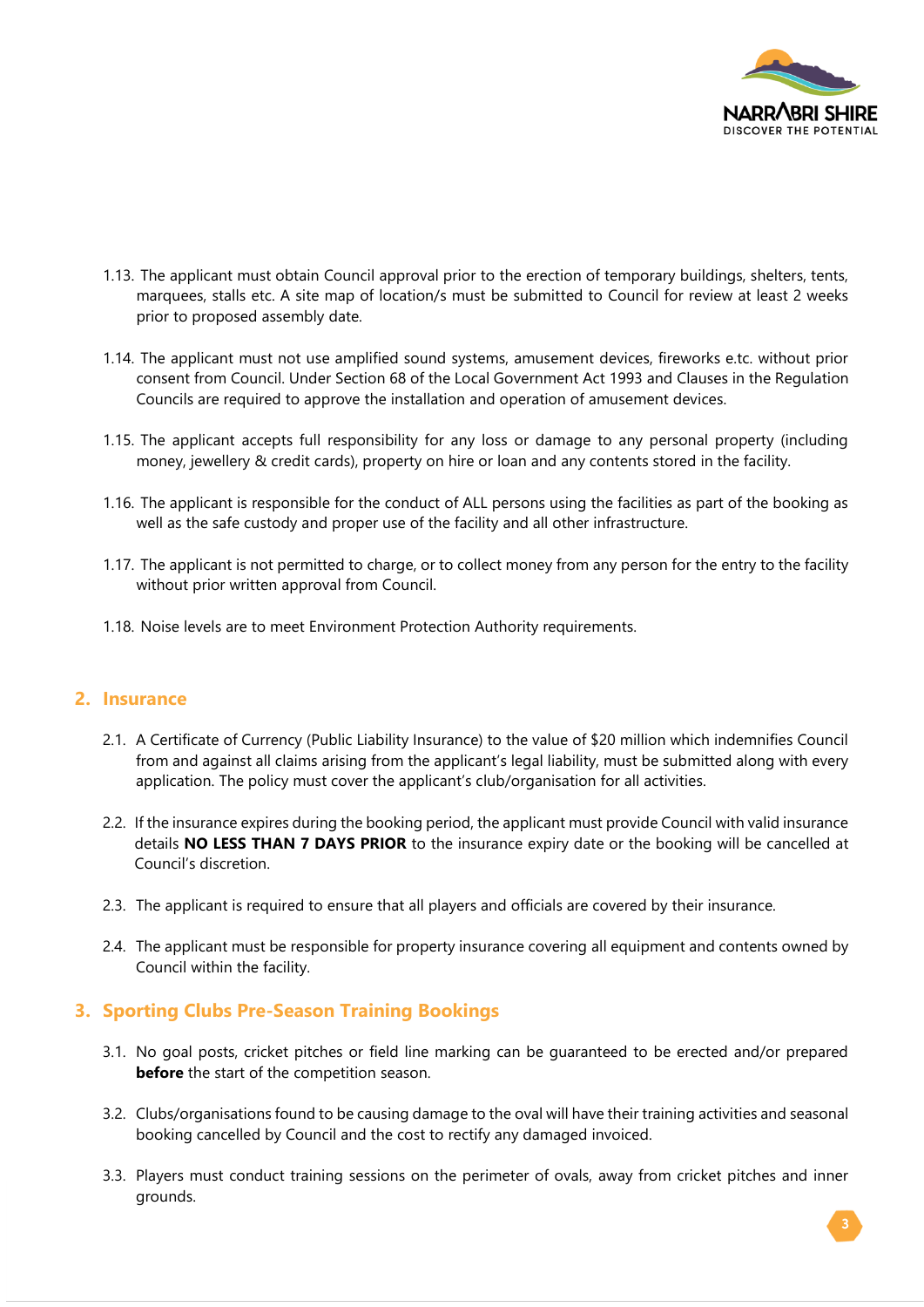

3.4. Pre-season training may commence one month prior to the competition season commencing based on availability of the ovals.

#### **4. Maintenance and Cleaning**

- 4.1. The applicant is responsible for inspecting the grounds, surrounds, structures, equipment, irrigation systems and associated amenities prior to each use of the facility. This is to ensure that the area is free from obstacles/hazards and to take all reasonable steps to satisfy itself that there is no reasonable risk of injury to any person participating. This applies to training and competition bookings and specifically during periods of wet weather.
- 4.2. **Playing surfaces deemed unsafe must not be used until repaired.** The applicant must inform Council by the next working day if any damage is found to the facility, equipment or other infrastructure.
- 4.3. The applicant is responsible for any equipment and/or goods stored in the facility or amenities. Please note toilets, change rooms, canteen etc are often shared facilities and users are reminded to be respectful of other user's property.
- 4.4. The facilities and grounds are to be left in a neat and tidy condition, at the conclusion of each activity. The full cost of any cleaning required by Council will be borne by the applicant.
- 4.5. It is the responsibility of the applicant to ensure the following prior to vacating the facility:
	- all lights are turned off;
	- all taps and showers are turned off;
	- windows, doors, and gates are closed and locked;

The applicant will be responsible for the cost to any damage to the facility resulting from failure to care.

- 4.6. Public toilet blocks will be cleaned by Council once a week. The applicant is responsible for cleaning before and after use on weekends.
- 4.7. Garbage bins are emptied weekly. Council cannot prevent use by the public and cannot do special emptying if bins are already full at the commencement of use. The applicant may hire and empty other bins as required at their own expense. To order additional bins, please refer to Council's website and the associated application form for Bins Required at Special Events.
- 4.8. Any upgrades, replacement or maintenance to a facility that the applicant is seeking to undertake must obtain written permission from Council before commencement of such works.
- 4.9. Use of the canteen is not exclusive and must be left clean and tidy after every use. At the conclusion of booking, if the area is not cleaned out within 2 weeks of the last date of booking, Council will charge a cleaning fee and anything left will be disposed of.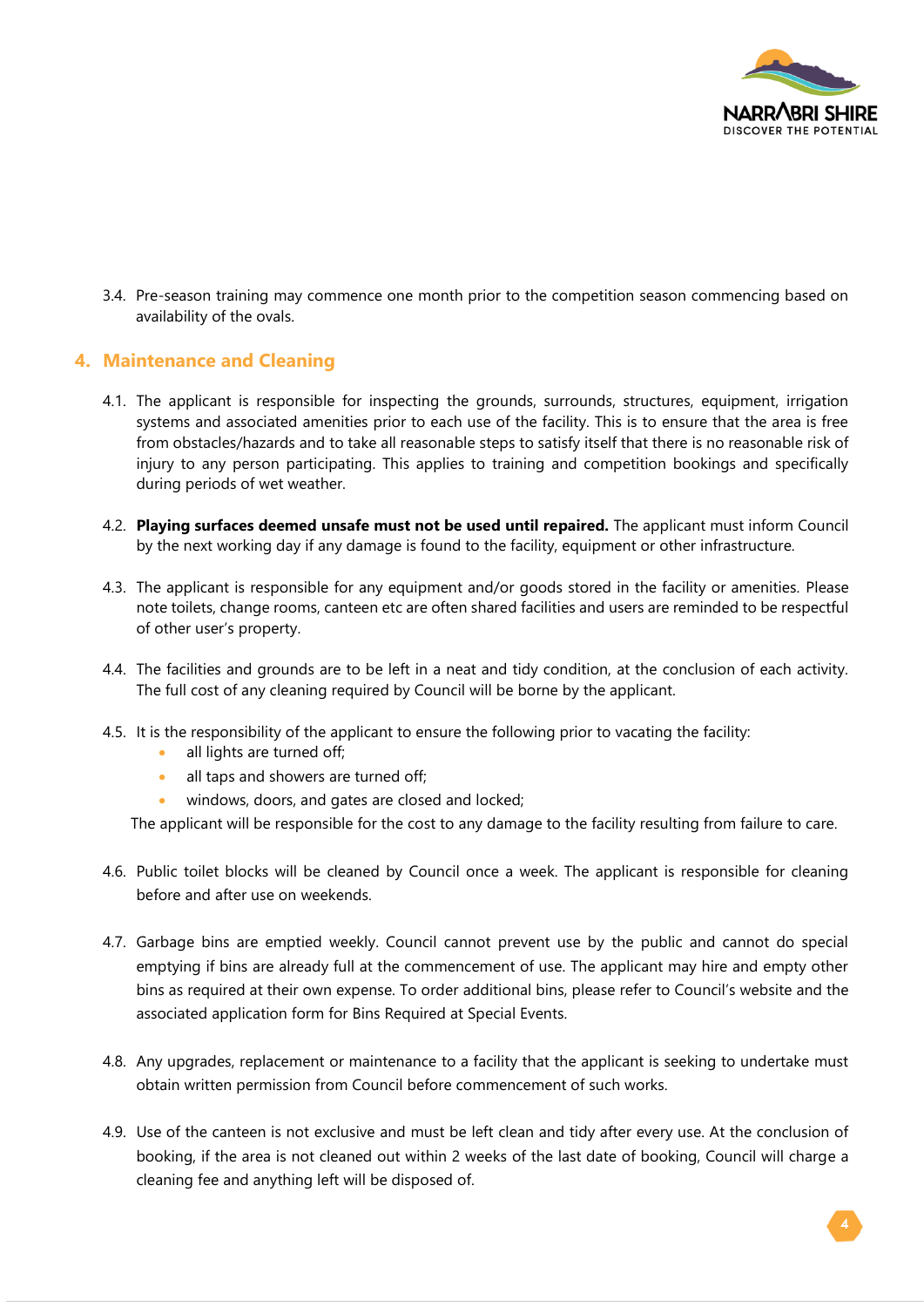

4.10.The applicant must remove all equipment and/or goods stored in the facility at the end of each booking period.

#### **5. Wet Weather Closures**

- 5.1. Council will determine whether facilities shall be closed due to the effects of wet weather and poor ground condition for all bookings Monday to Sunday inclusive.
- 5.2. A red indication plate being displayed adjacent to the sporting facilities indicates that the oval is closed and despite any booking, the grounds are unavailable until such time as Council removes the red indication plate.
- 5.3. Updated information on sports facility closures is available under the Sporting Facilities Status page of Council's website ([http://www.narrabri.nsw.gov.au/sporting-facilities-status\)](http://www.narrabri.nsw.gov.au/sporting-fields-status). All efforts will be made to make a Facebook announcement via Council's Facebook page.
- 5.4. In the event only one or some facilities are closed, Council will assist the affected applicant in finding a suitable alternative facility if available.
- 5.5. Failure to comply with the facility closed status may result in cancellation of booking as well as jeopardise any future bookings.

#### **6. Field Line Marking and Additional Equipment**

- 6.1. Council will mark the sport facility once at the beginning of the season. Thereafter it is the responsibility of the applicant to maintain the line marking throughout the season.
- 6.2. Arrangements regarding initial marking of grounds are to be made on the application form. Additional field line marking can be organised though Council if required and fees and charges apply.
- 6.3. Line marking is to be carried out using Line Marking Ink only and to the satisfaction of Council. Under no circumstances is line marking to be carried out with distillate oil, herbicides, weedicides or any other material which sterilises the soil or damages the soil structure preventing regrowth of grass. Any user found to be using herbicides for line marking will be charged the cost of rectifying the damage.
- 6.4. Facilities are not to be marked for the pre-season training period without Council's written approval.
- 6.5. Goal posts will be erected by Council prior to the commencement of the traditional season. No guarantee is made that posts will be erected for pre-season training.
- 6.6. Council accepts no responsibility for the grounds being watered, or equipment not set up as a consequence of short notice of application (within one month of required date).
- 6.7. All non-fixed goal posts or similar structures which may topple if force is applied, are to be anchored at all times. Council will accept no liability associated with non-fixed goal posts or similar structures.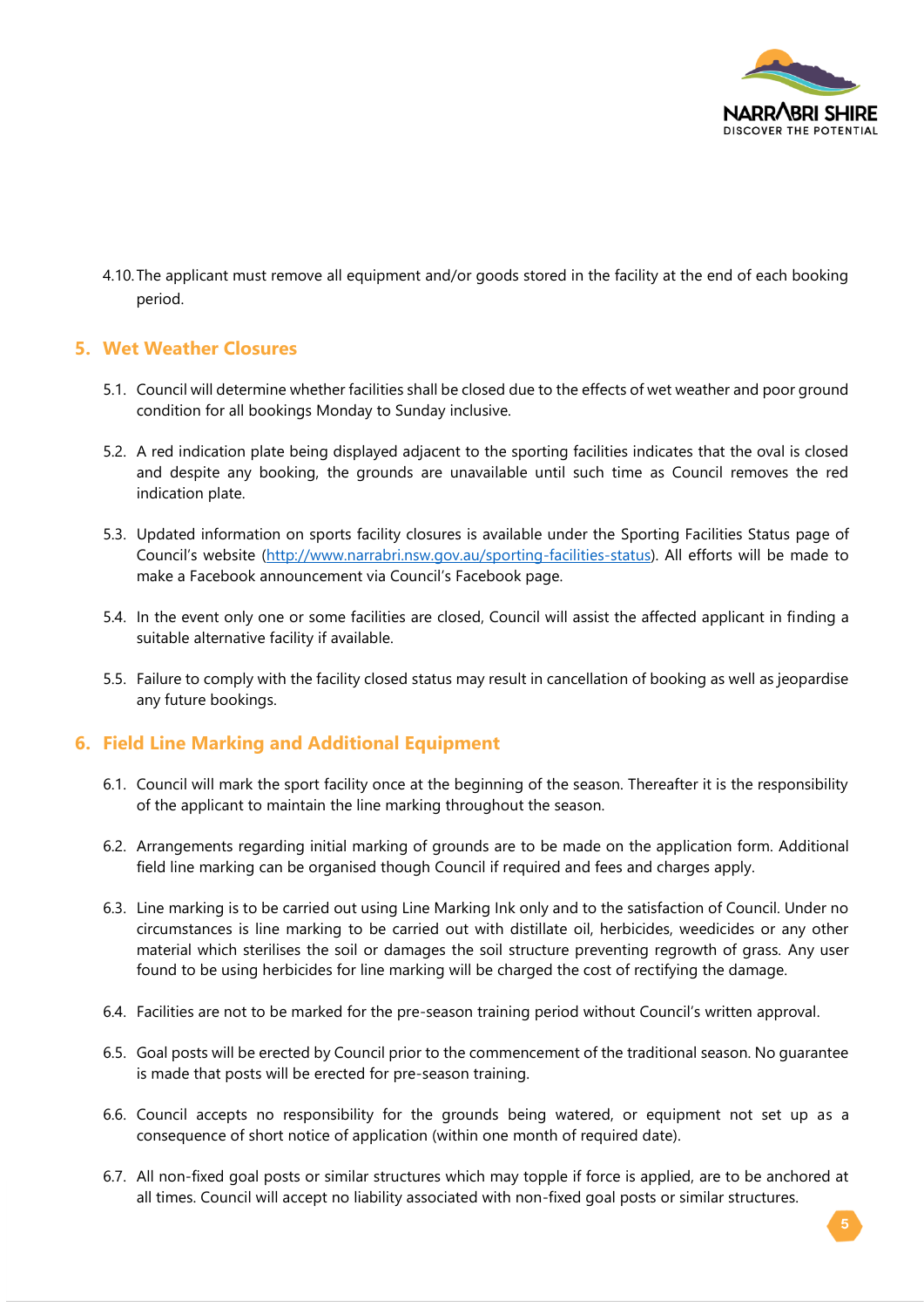

# **7. Floodlights Usage and Fees**

- 7.1. Floodlights are available at the following facilities:
	- Boggabri: Jubilee Oval (main).
	- Narrabri: Collins Oval (#1), Hogan Oval (#2) and Leitch Oval (#3) and Dangar Park Netball/Basketball Courts.
	- Wee Waa: Cook Oval (main).
- 7.2. Fees apply for use of lighting for both training and competition bookings.
- 7.3. Narrabri floodlights are to be turned off after each booking. Failing to turn the lights off by 10.00pm will incur any additional charges until the light's automatic turn off occurs or they are turned off manually by Council.
- 7.4. Narrabri floodlights can be turned on and off using an SMS Code. To obtain a code, please contact Council to complete an [Application for SMS Code for Sport Facility Lighting.](https://infoxpert.edrms/docs/Employee%20Information/Forms/Planning%20and%20Development/Application%20for%20SMS%20Code%20for%20Sporting%20Field%20Lights.pdf)
- 7.5. Boggabri and Wee Waa floodlights are set up to turn on and off automatically. Times the lights are required must be submitted with the application.
- 7.6. Should floodlight globes or fixtures fail to work, or require refocussing, please contact Council to arrange repairs.

#### **8. Keys Access Authorisation**

- a. Key access to facilities is dependent on the approval of the Parks and Open Spaces Manager.
- b. Bookings requiring access to the amenities (toilet or shower) blocks are required to indicate this on the application. If the booking is on a weekday between 7:00am and 4:00pm, Council will unlock and lock the facility on behalf of the applicant. If the booking is outside these hours the applicant is required to apply for a key using the Access Authorisation Form and pay the required key bond.
- c. A refundable bond for keys is payable prior to the collection of the keys by each applicant. This amount is refunded when all keys are returned. Keys can be collected within regular business hours of weekdays between 8:45am – 4:15pm.
- d. Keys must be returned within one week after booking completion.
- e. Keys are strictly **NOT** to be duplicated.
- f. In the instance of lost keys, please notify Council in writing as soon as possible. Another key can be issued however note an additional key bond is required and therefore the previous key bond will be forfeited.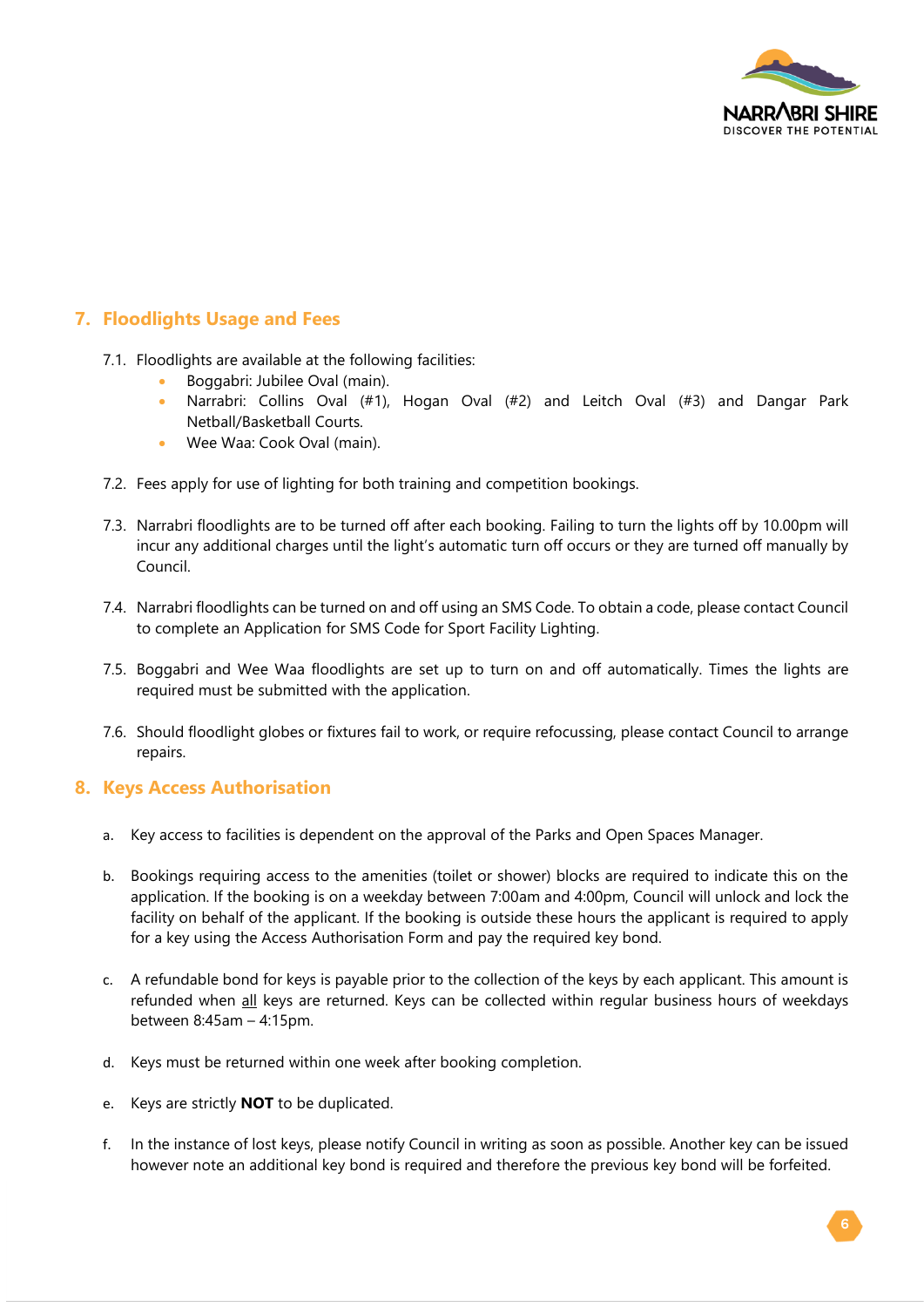

- g. The applicant will be responsible for the cost of rekeying the facility should it be required due to keys being lost, stolen, damage to any locks/doors, keys not returned to the Council or should Council deem that the facility is not secure due to a high risk of unauthorised duplication of keys.
- h. No padlocks may be changed or added without Council approval. Should this occur, Council will replace all unauthorised padlocks with its own locks at the cost of the offender. If this continues to occur, it may result in cancellation of bookings.

#### **9. Food and Beverage**

- a. Sale and/or consumption of alcohol will not be considered at facilities where minors are training or playing.
- b. The applicant must obtain the appropriate permit from Liquor & Gaming NSW and gain express permission from Council for the sale, supply and/or consumption of alcohol. The applicant must comply with any directions given by Liquor & Gaming NSW, Police or Council officers in respect to the provision of alcohol.
- c. The applicant must ensure all persons who will be carrying out the sales of alcohol have a Responsible Service of Alcohol Certificate which prevents intoxication in accordance with the harm minimisation principles contained in New South Wales Liquor laws.
- d. The applicant must consider if the area where alcohol is requesting to be sold/consumed is an alcohol free zone. If so, a Request for Suspension of Alcohol Free Zone can be found on Council's website and must be completed at least 2 months prior to date required to be reviewed. Further information regarding the location of Alcohol Free Zones can be found on the map/s on Council's website.
- e. Consumption of alcohol from glass bottles is strictly prohibited. Glass containers and bottles are not permitted in any area of the Council's facilities.
- f. For the sale/consumption of food please contact Council for further information regarding the process and applicable application. Please note fees may apply. The applicant must comply with any requirements of the Food Act 2003 and the Food Regulation 2004. For further information, please visit [www.foodstandards.gov.au.](http://www.foodstandards.gov.au/)
- g. Automatic right of use to the facility's canteen is not assumed. Should the applicant wish to use it canteen, this must be indicated on the application form at the time of booking.
- h. The applicant must maintain the canteen facilities, fixtures and fittings and meet all relevant health regulations to the satisfaction of Council.
- i. Gas bottles are not to be stored in Council's amenities buildings.